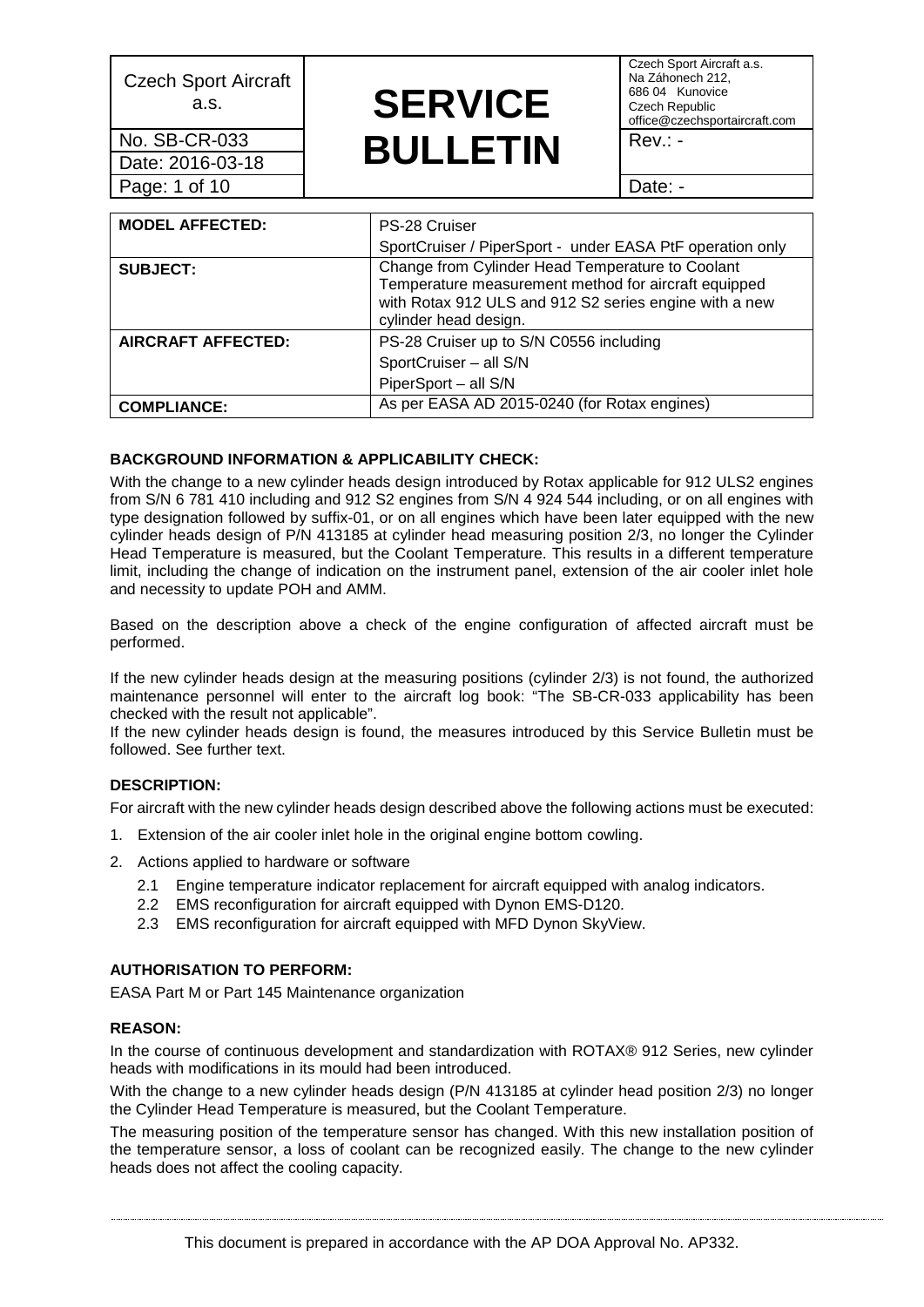| Na Záhonech 212,<br>686 04 Kunovice<br>Czech Republic<br>office@czechsportaircraft.com |
|----------------------------------------------------------------------------------------|
| $Rev: -$                                                                               |
|                                                                                        |
| Date: -                                                                                |
|                                                                                        |

Due to these changes the Coolant Temperature (CT) instead of the Cylinder Head Temperature (CHT) in the aluminium is displayed. For that reason it is necessary to check/correct the Coolant Temperature limit (120°C) displayed on the instrument panel, check/correct its naming (CT instead of CHT). To improve the engine cooling characteristics, an extension of the air cooler inlet hole in the engine bottom cowling must be applied.

In order to reflect all these changes mentioned above the relevant currently valid documents has to be revised (POH, AMM) and adapted so that the Coolant Temperature of 120 °C (measured at the new measuring point on the new cylinder head) will constitute the only valid operating limit.

### **MANPOWER:**

**1. Manpower for extension of the air cooler inlet hole in the original engine cowling** Max. 8 hours for extension of the air cooler inlet hole in the original engine bottom cowling.

### **2. Manpower for reconfiguration of harware/software equipment**

- 2.1. For aircraft equipped with analog indicators Max. 1 hour for installation of new analog engine CT indicator.
- 2.2. For aircraft equipped with Dynon EMS-D120 : Max. 6 hours for reconfiguration of the Dynon EMS-D120.
- 2.3. For aircraft equipped with MFD Dynon SkyView: Max. 6 hours for reconfiguration of the MFD Dynon SkyView.

### **SPECIAL TOOLS - extension of the air cooler inlet hole in the engine bottom cowling:**

Rulers, pencil and other common equipment to measure and mark the new hole edge Saw or manual grinding tool to cut out the new hole edge Quality lamination system for fiberglass works, fiberglass Sanding paper with relevant grain size Quality filler for smoothing the repaired surface Another common tools for aircraft servicing.

### **SPECIAL TOOLS – new CT indicator installation: (valid for airplane with analogue instruments)**

New engine CT indicator Screw and common tools for replacement of the indicator.

### **SPECIAL TOOLS - reconfiguration of Dynon EMS-D120: (valid for airplanes with this system)**

Notebook or PC Communication cable for interconnection between Notebook and the Dynon EMS-D120 Dynon Product Support Programme, last Issue

#### **SPECIAL TOOLS – reconfiguration of MFD Dynon SkyView: (valid for airplanes with this system)**

Notebook or PC USB Flash Drive

### **WEIGHT AND BALANCE:**

Insignificant effect.

### **ELECTRICAL LOAD DATA:**

Not affected.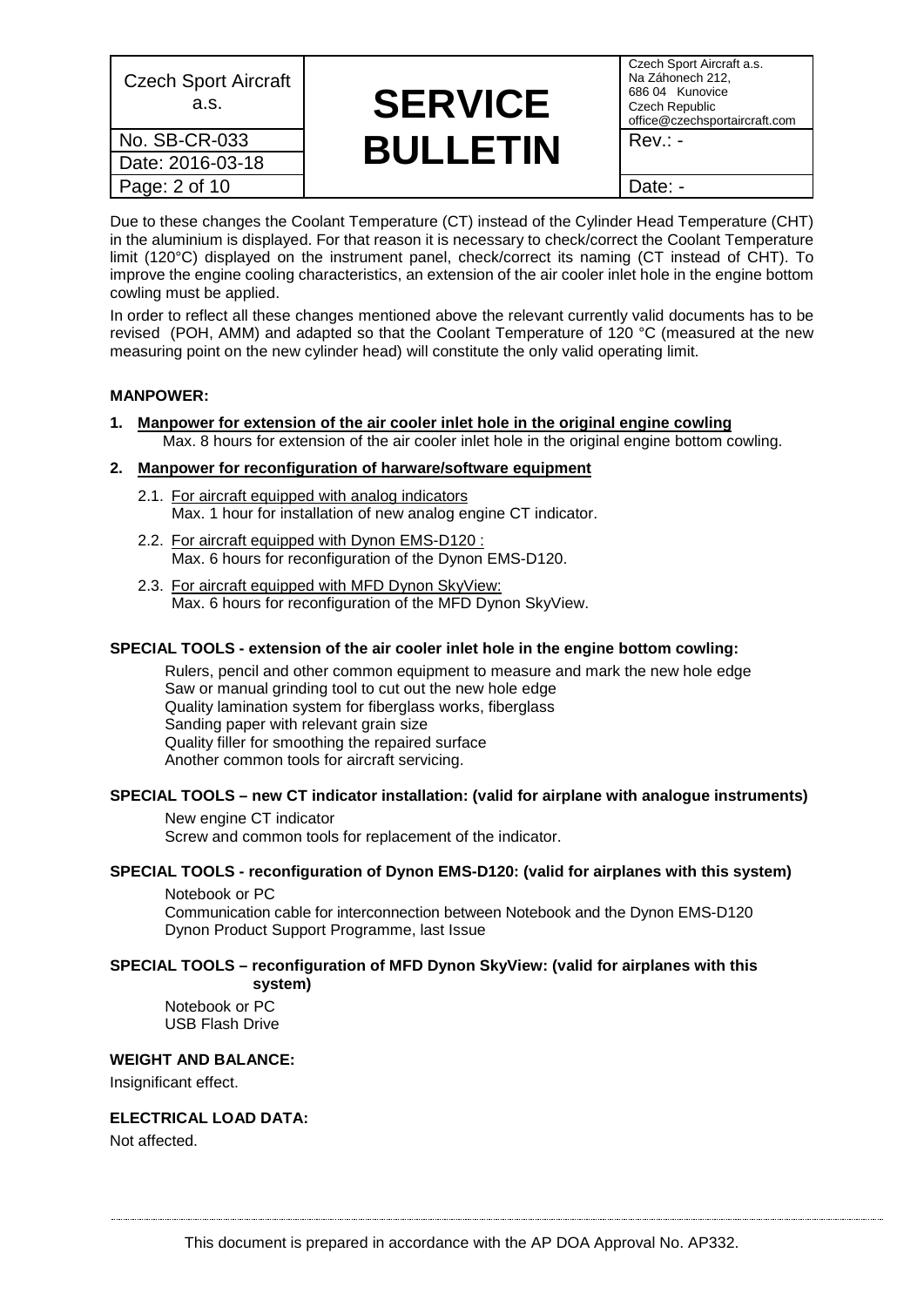Date: 2016-03-18 Page: 3 of 10 and 1 and 2 and 2 and 2 and 2 and 2 and 2 and 2 and 2 and 2 and 2 and 2 and 2 and 2 and 2 and 2 and 2 and 2 and 2 and 2 and 2 and 2 and 2 and 2 and 2 and 2 and 2 and 2 and 2 and 2 and 2 and 2 and 2 and 2 and

### a.s. **SERVICE No. SB-CR-033 BULLETIN** Rev.: -

Czech Sport Aircraft a.s. Na Záhonech 212, 686 04 Kunovice Czech Republic office@czechsportaircraft.com

#### **REFERENCES:**

N/A

### **PUBLICATIONS AFFECTED:**

PS-POH-1-1-11, Rev.3 (with Dynon EMS-D120) PS-POH-1-1-12, Rev.3 (with analogue indicators) PS-POH-1-1-13, Rev.1 (with MFD Dynon SkyView) CR-MM-1-0-00, Rev.15. SC-AMM-1-0-00, Rev.6

#### **MATERIAL:**

New analogue CT indicator can be ordered from Czech Sport Aircraft a.s..

### **COSTS:**

To be covered by the aircraft owner/operator.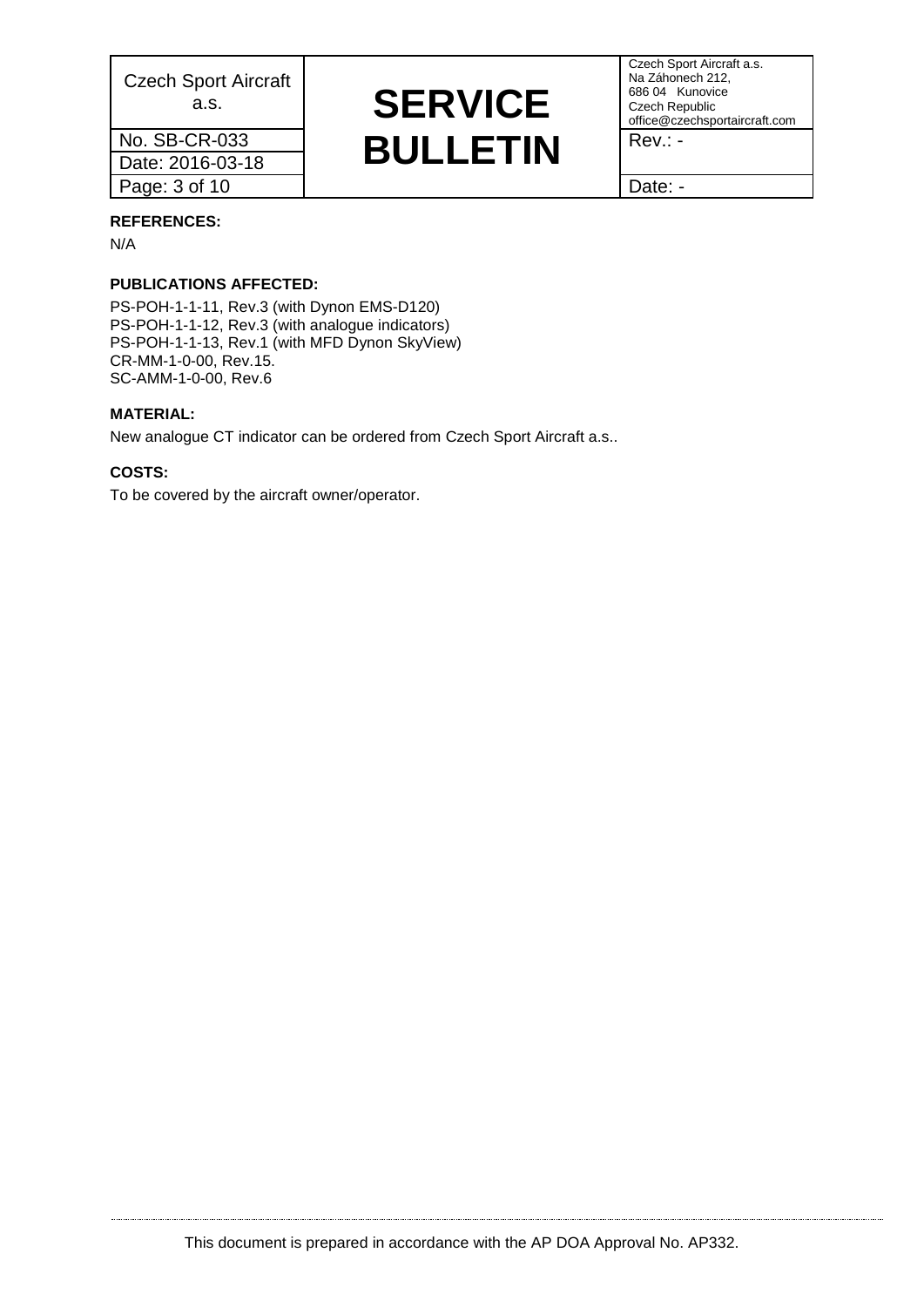| <b>Czech Sport Aircraft</b><br>a.s. | <b>SERVICE</b>  | Czech Sp<br>Na Záhon<br>686 04 K<br>Czech Re<br>office@cz |
|-------------------------------------|-----------------|-----------------------------------------------------------|
| No. SB-CR-033                       | <b>BULLETIN</b> | $Rev.: -$                                                 |
| Date: 2016-03-18                    |                 |                                                           |
| Page: 4 of 10                       |                 | Date: -                                                   |

# a.s. **SERVICE No. SB-CR-033 BULLETIN** Rev.: -

Czech Sport Aircraft a.s. Na Záhonech 212, 686 04 Kunovice Czech Republic office@czechsportaircraft.com

### **GENERAL INFORMATION:**

**a) The engine serial number** is located on the top of the crankcase, magneto side. Basic scheme of the Rotax 912 engine with location of engine serial number and cylinder heads positions, see [Figure 1.](#page-3-0)



*Figure 1 Location of the engine serial number and cylinder head positions*

<span id="page-3-0"></span>**b) The temperature sensors** are located on cylinder 2 and 3. To recognize whether the engine is equipped with the new cylinder head design (P/N 413185 for 2/3 cylinder head) or not, read the Part number of the 2/3 cylinder heads, see [Figure 2.](#page-3-1)

<span id="page-3-1"></span>

*Figure 2 - Part number location of cylinder head*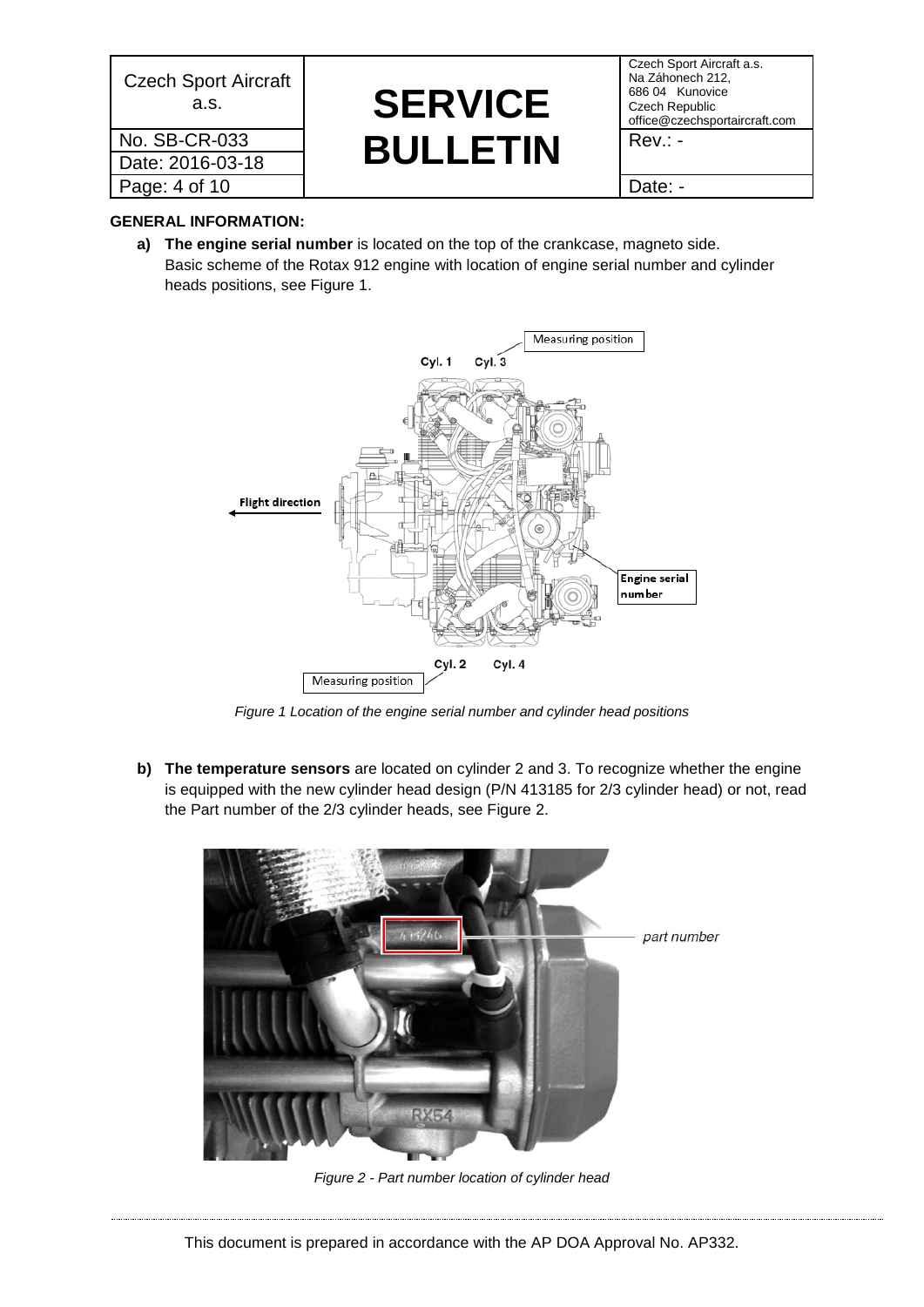| <b>Czech Sport Aircraft</b><br>a.s. | <b>SERVICE</b>  | Czech Sp<br>Na Záhon<br>686 04 K<br>Czech Re<br>office@cz |
|-------------------------------------|-----------------|-----------------------------------------------------------|
| No. SB-CR-033                       | <b>BULLETIN</b> | $Rev.: -$                                                 |
| Date: 2016-03-18                    |                 |                                                           |
| Page: 5 of 10                       |                 | Date: -                                                   |

# a.s. **SERVICE No. SB-CR-033 BULLETIN** Rev.: -

Czech Sport Aircraft a.s. Na Záhonech 212, 686 04 Kunovice Czech Republic office@czechsportaircraft.com

**c)** To recognize the **difference between the old and new cylinder head design** and **the temperature sensor position**, see [Figure 3.](#page-4-0)



<span id="page-4-0"></span>*Figure 3 - Difference between old and new cylinder head design and temperature sensor position*

### <span id="page-4-1"></span>**d) Coolant temperature limit** (measured on cylinder head measuring point), see [Table 1](#page-4-1) .

*Table 1 - Coolant temperature limit - Effective for engines with new cylinder head design (P/N 413185 for 2/3 cylinder head)*

| Coolant temperature limit for measuring point<br>in the cylinder head (new configuration) | Maximum 120 $°C$ (248°F) |
|-------------------------------------------------------------------------------------------|--------------------------|
|                                                                                           |                          |

### **CAUTION**

**Waterless coolant are not allowed to be used for Rotax engines with new cylinder head design. Only conventional coolant based on ethylene glycol with 50% of water is permitted.**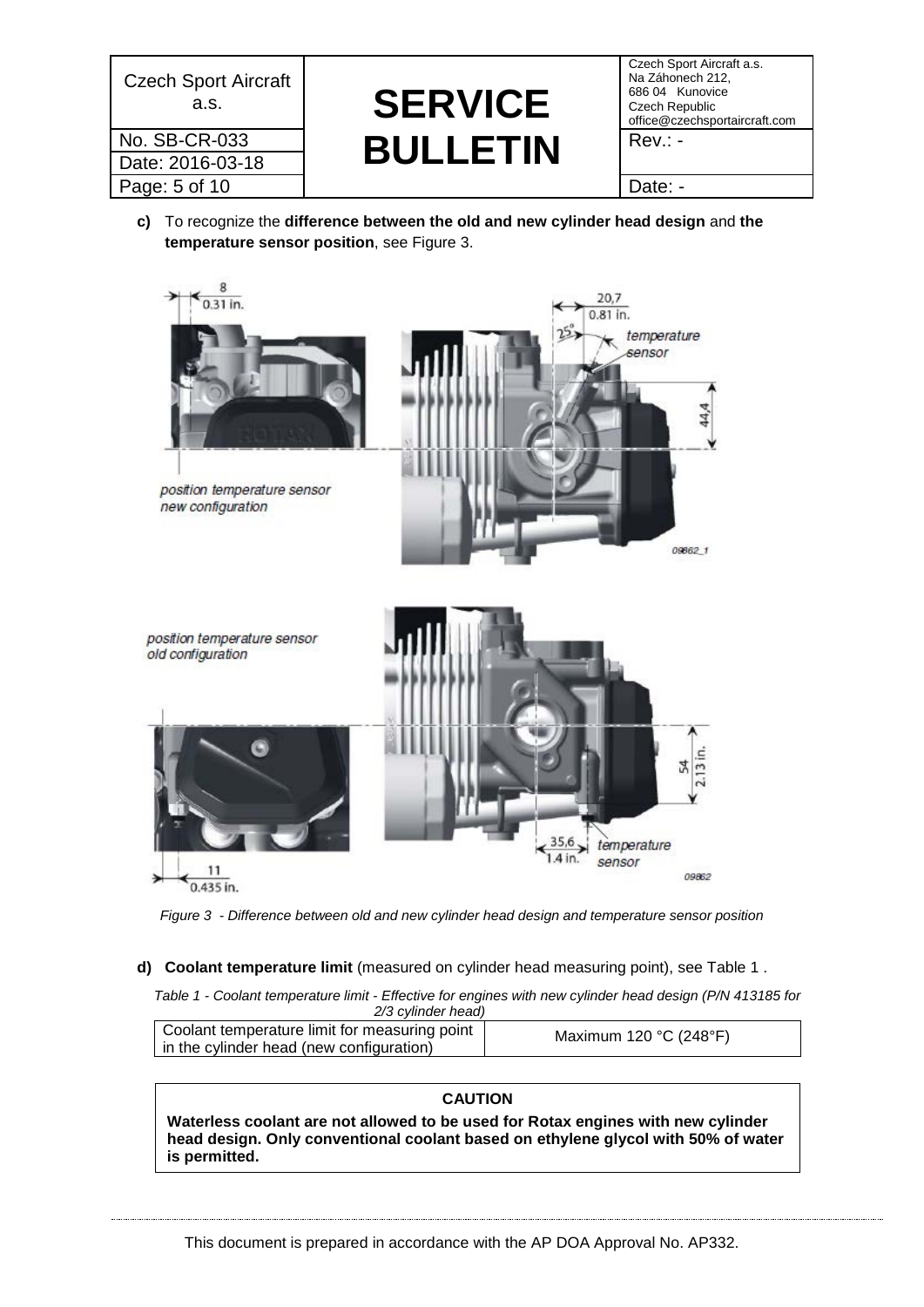Date: 2016-03-18 Page: 6 of 10 | Date: -

### a.s. **SERVICE No. SB-CR-033 BULLETIN** Rev.: -

Czech Sport Aircraft a.s. Na Záhonech 212, 686 04 Kunovice Czech Republic office@czechsportaircraft.com

### **COOLANT USED BY MANUFACTURER:**

Specification: ASTM D 3306, VW TL 744C-G11, Mixture ratio coolant/water: 50/50 [%] Max. coolant temperature: 120°C

For more details, see the SB-912-066, SB-912-066UL, SB-912-068 and SB-912-68UL Rotax bulletins, Rotax Installation Manual for engine type 912 series, Rotax Service Instruction SI-912-016.

### **ACCOMPLISHMENT INSTRUCTIONS:**

### **To accomplish this bulletin carry out the following steps:**

- 1. Move the aircraft to a suitable place to perform the work. Remove the bottom and upper engine cowlings.
- 2. Check the engine serial number S/N to find out if the aircraft is affected by this SB, see [Figure](#page-3-0)  [1](#page-3-0) above.
- 3. Check the part numbers of the cylinder heads at the measuring positions 2/3, see [Figure 1](#page-3-0) and [Figure 2](#page-3-1) above. Send a written report to Czech Sport Aircraft a.s. about the check result (Date, Aircraft S/N, New cylinder heads design was found/not found.)
- 4. If the **new cylinder heads design is not found**, assemble the bottom and upper engine cowlings back. The authorized maintenance personnel will enter to the aircraft log book the following text: "The SB-CR-033 applicability has been checked with the result not applicable". **The SB-CR-033 performance is in this case hereby completed.**
- 5. If the **new cylinder heads design** (P/N 413185 at the cylinder head position 2/3) **is found**, check if the suffix-01 on the type plate is present, see Figure 4 below. If the suffix-01 on the type plate is not present, ensure a permanent application of the suffix -01 (e.g. engraved, stamped or similar), see [Figure 4.](#page-6-0)
	- **Note:** If there is only one cylinder head of the new type (P/N 413185) at a single position 2 or 3 installed, ensure at authorized service organization that the cylinder head of the old type on the other position (2 or 3, as applicable) be replaced with a new type of the cylinder head having P/N 413185. Any changes regarding to this Service Bulletin must be confirmed in the logbook
	-
- 6. Check the indicating instruments in the cockpit whether the coolant temperature or cylinder head temperature is displayed.
- 7. Check the designation and operating limits of coolant temperature on the indicating instruments. The designation must be amended or corrected if necessary, see [Table 1](#page-4-1) above.
- 8. Check the maintenance documentation if a repair or maintenance was performed on one of the cylinder heads.
- 9. Go on with the point 10.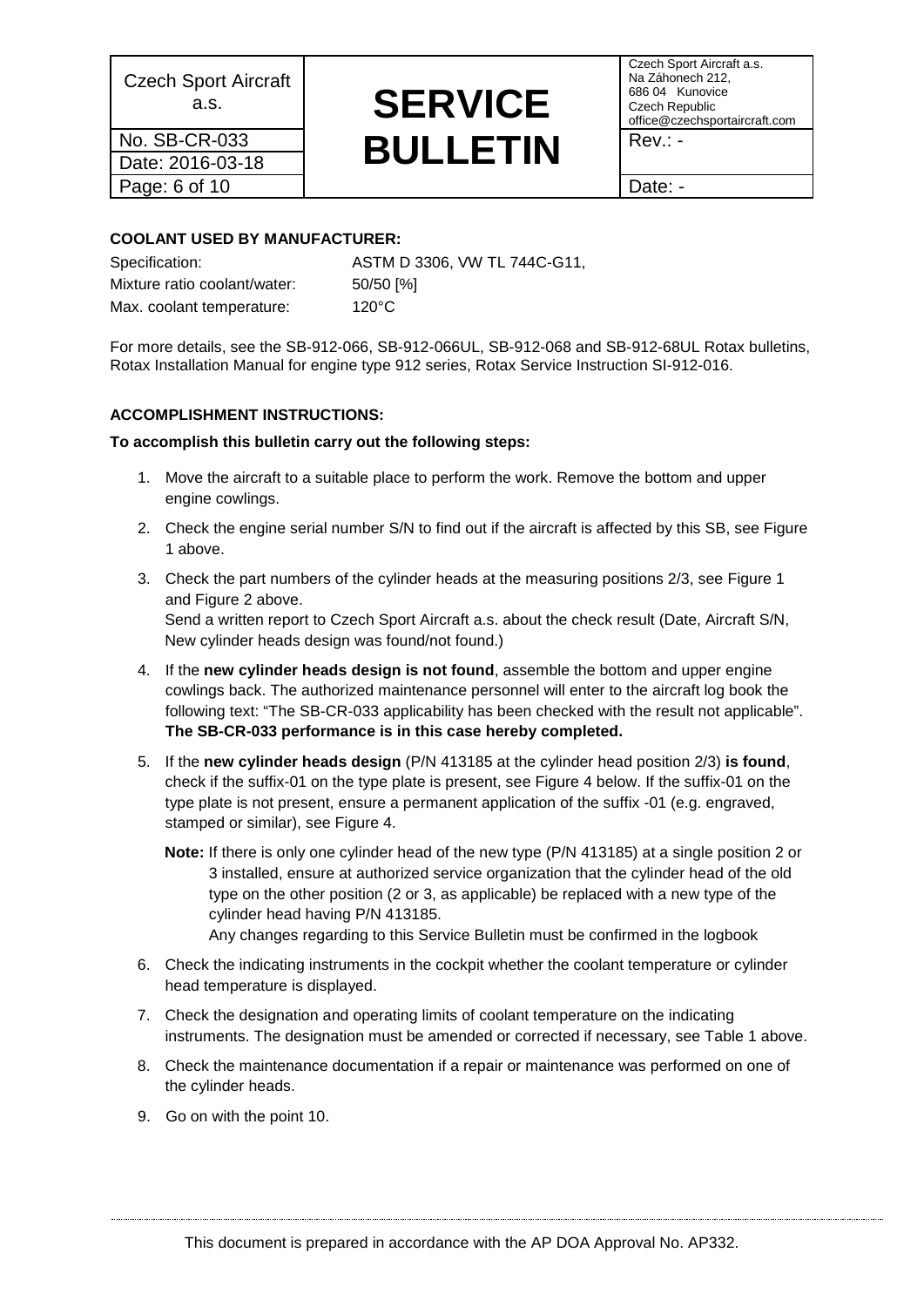Date: 2016-03-18 Page: 7 of 10 at the state of the state of the Date: -

### **A.s. SERVICE No. SB-CR-033 BULLETIN** Rev.: -

Czech Sport Aircraft a.s. Na Záhonech 212, 686 04 Kunovice Czech Republic office@czechsportaircraft.com

*Figure 4 Check of the engine serial number S/N and the suffix -01 on the type plate. (see the whole SB-912-068 R1 from ROTAX for details)*

<span id="page-6-0"></span>SB-912-068 R1 SB-914-049 R1

### **SERVICE BULLETIN**



This document is prepared in accordance with the AP DOA Approval No. AP332.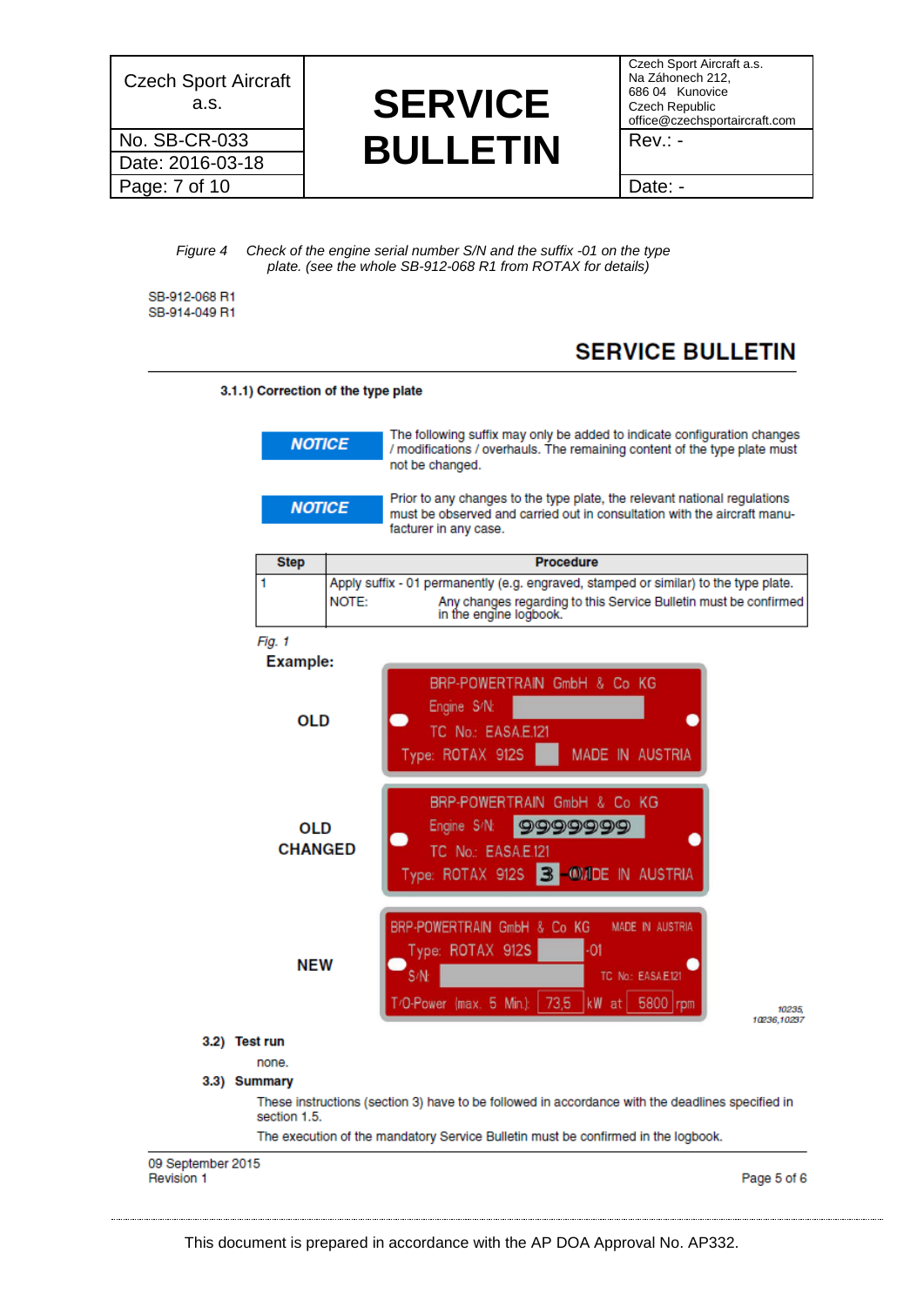Date: 2016-03-18 Page: 8 of 10 (Date: -

## a.s. **SERVICE No. SB-CR-033 BULLETIN** Rev.: -

Czech Sport Aircraft a.s. Na Záhonech 212, 686 04 Kunovice Czech Republic office@czechsportaircraft.com

- 10. Extension of the air cooler inlet hole in the original engine bottom cowling,
	- 10.1. Use the engine bottom cowling, measure out and mark new hole top edge acc. to the [Figure 5](#page-7-0) below. The new top edge is moved upwards.
	- 10.2. Cut off the top rim accordingly to the marking and clean the hole.
	- 10.3. Fit in place and adjust the cut off top rim and laminate it back in the extended cowling inlet hole.
	- 10.4. Use an additional fiberglass and apply for laminating of side parts of the cowling hole.
	- 10.5. Carry out sanding for good adhesion of the repair coats.
	- 10.6. Apply a sufficient primer and top coat to restore the original colour design of the surface.

<span id="page-7-0"></span>*Figure 5 - Extension of the air cooler inlet hole in the engine bottom cowling*

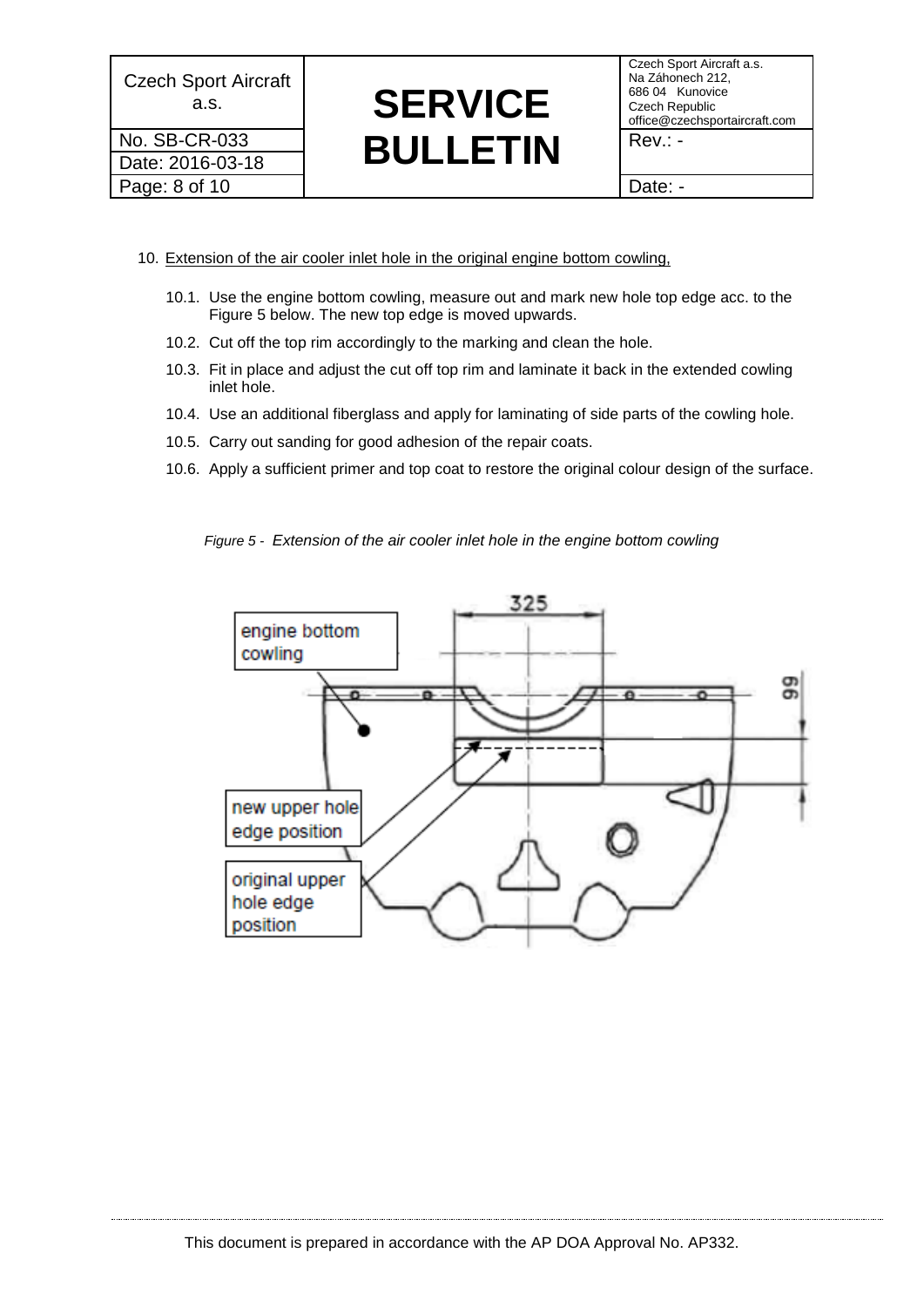### Date: 2016-03-18 Page: 9 of 10 Page: 9 of 10

### **A.s. SERVICE No. SB-CR-033 BULLETIN** Rev.: -

Czech Sport Aircraft a.s. Na Záhonech 212, 686 04 Kunovice Czech Republic office@czechsportaircraft.com

### **HARDWARE / SOFTWARE**

### **A) Instructions valid for the aircraft equipped with analog indicators**

- 1. Disconnect the positive battery terminal
- 2. Order new CT indicator from Czech Sport Aircraft a.s. for replacement.
- 3. Replace the previous CHT indicator by the CT indicator the maximum temperature limit is changed to 120°C.
- 4. Connect the indicator to the CT sensor. Comparing to the previous CHT indicator the electrical scheme/connection of the CT indicator is identical.
- 5. Connect the positive battery terminal
- 6. For PS-28 Cruiser aircraft download the POH relevant pages from the manufacturer web sites [\(http://www.czechsportaircraft.com/\)](http://www.czechsportaircraft.com/) and replace in the POH.
- 7. For SportCruiser and PiperSport aircraft order from Czech Sport Aircraft POH pages for replacement.
- 8. Order from Czech Sport Aircraft a.s. modified POH Supplement No.2.
- 9. Restore the aircraft to the airworthy condition.
- 10. Perform the engine run test and check the relevant systems.
- 11. Complete aircraft records to reflect compliance with this bulletin.

### **B) Instructions valid for the aircraft equipped with Dynon EMS-D120**

Note: The Dynon EMS-D120 system does not give a possibility to change the temperature name shown on the screen from CHT to CT. Therefore the Coolant Temperature is indicated on the EMS-D120 screen further using the abbreviation "CHT".

Operating range of indicated temperature must be reduced to 120 °C.

- 1. For procedure how to reconfigure the Dynon EMS-D120 the EASA Part M or Part 145 Maintenance organization will ask Czech Sport Aircraft a.s..
- 2. For PS-28 Cruiser aircraft download the POH relevant pages from the manufacturer web sites [\(http://www.czechsportaircraft.com/\)](http://www.czechsportaircraft.com/) and replace in the POH.
- 3. For SportCruiser and PiperSport order POH pages for replacement from Czech Sport Aircraft a.s..
- 4. Restore the aircraft to the airworthy condition.
- 5. Perform the engine run test and check the relevant systems.
- 6. Complete aircraft records to reflect compliance with this bulletin.

### **C) Instructions valid for the aircraft equipped with MFD Dynon SkyView**

Note: The range of indicated temperature must be reduced to 120°C, the **CHT** name shown on the screen must be renamed to **CT**. (CHT L to **CT L** and CHT R to **CT R**)

- 1. For procedure how to reconfigure the MFD Dynon SkyView the EASA Part M or Part 145 Maintenance organization will ask Czech Sport Aircraft a.s.
- 2. For PS-28 Cruiser aircraft download the POH relevant pages from the manufacturer web sites [\(http://www.czechsportaircraft.com/\)](http://www.czechsportaircraft.com/) and replace in the POH.
- 3. For SportCruiser and PiperSport order POH pages for replacement from Czech Sport Aircraft a.s..